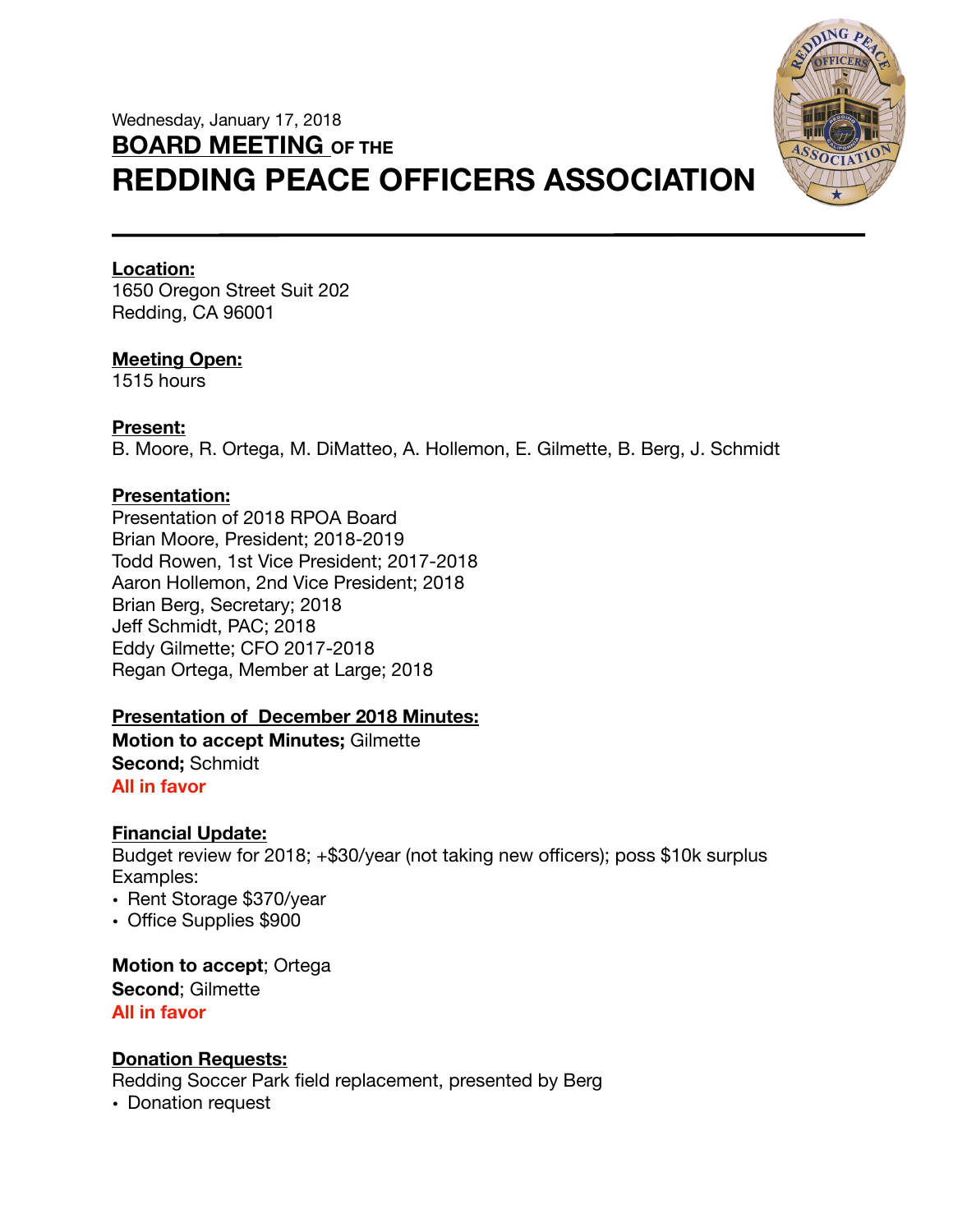- Motion by; Berg for \$1000
- Second by; Hollemon
- 3-2 fail
- **Motion by**; Berg for \$500
- **Second by**; Ortega
- **• All in favor**

#### **Negotiations Update:**

None

#### **Department Issues:**

Officer of the Year and other award presentations for 2018, request Board oversight

CRITICAL INCIDENT PROCEDURES (Department recommendation)

- Blood draw vs Urine
- Blood draw is preferred by department and Gary Brickwood
- **• DISCUSSION** 
	- Agree with this though, will take back to Department

## PULSE AND WORK COMP ISSUES

- Talk with RPMA get them on board
- Take issue to City
- DISCUSSION
	- **• All in favor** to take to RPMA and then City

## SIDE LETTER FOR ADMIN LEAVE

- Admin leave
	- W1 officer placed on admin leave and reassigned to W2 and shift diff taken away
		- Side letter to City to fix
		- Generic Language (DRAFT):
			- An officer placed in non disciplinary paid administrative leave due to a critical incident, they shall be paid their shift differential for the shift they were assigned

## CORPORAL PERFORMANCE REVIEW PROCESS

• First review 26 pay periods after promotion per MOU

## **BOARD BUSINESS**

#### ITEMS FOR CHIEF MEETING

- Critical Incidents and care of officers return
- PULSE